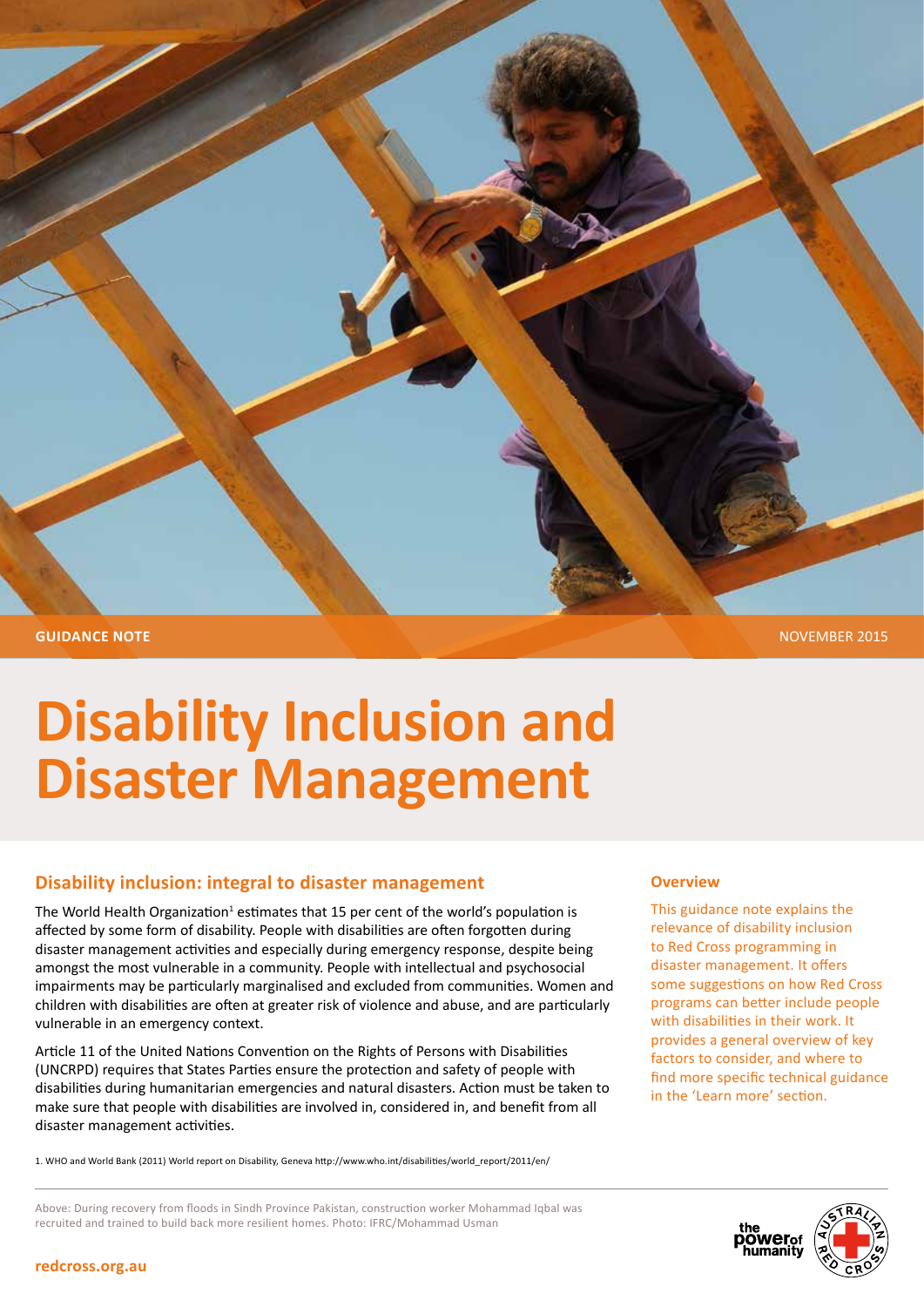

## **What is disability?**

The UNCRPD describes people with disabilities to include "those who have long-term physical, mental, intellectual or sensory impairments which in interaction with various barriers may hinder their full and effective participation in society on an equal basis with others".

This description highlights the fact that disability arises from the interaction between *impairments* (such as problems in body functions, structures or intellectual capacity), and the *barriers* people face in their communities.

The experience of disability is diverse. A broad range of types and degrees of impairment interact with a range of environmental factors, as well as factors including gender, age and caste. This means that no two people with disabilities are likely to have the same experience.

## **Key barriers to inclusion**

- **Physical barriers**  such as steps or narrow walkways, which prevent people with disabilities from accessing buildings, facilities and services.
- **• Attitudinal barriers** negative assumptions about the capabilities of people with disabilities, or stigma against those with disability and their families.
- **Institutional barriers** laws or regulatory frameworks which discriminate against, or fail to protect the rights of, people with disabilities.
- **Communication barriers** information and resources not being available in accessible formats such as Braille, sign language, pictures or simple language.

People with disabilities and their families have additional needs to consider. In Vietnam, Mrs Nguyen Thi Sinh is a landless labourer who cares for two sons: baby Linh and 15-year-old Dai who lives with an intellectual disability. "I have to do everything for him, from feeding to helping to go to the toilet," says Sinh. As a full-time carer, she is rarely able to leave home to work in the fields with her husband: "I have to stay home to take care of these two sons. When it floods my husband also cannot go to the fields, and we need to borrow money to get food."

**iõwer**ot

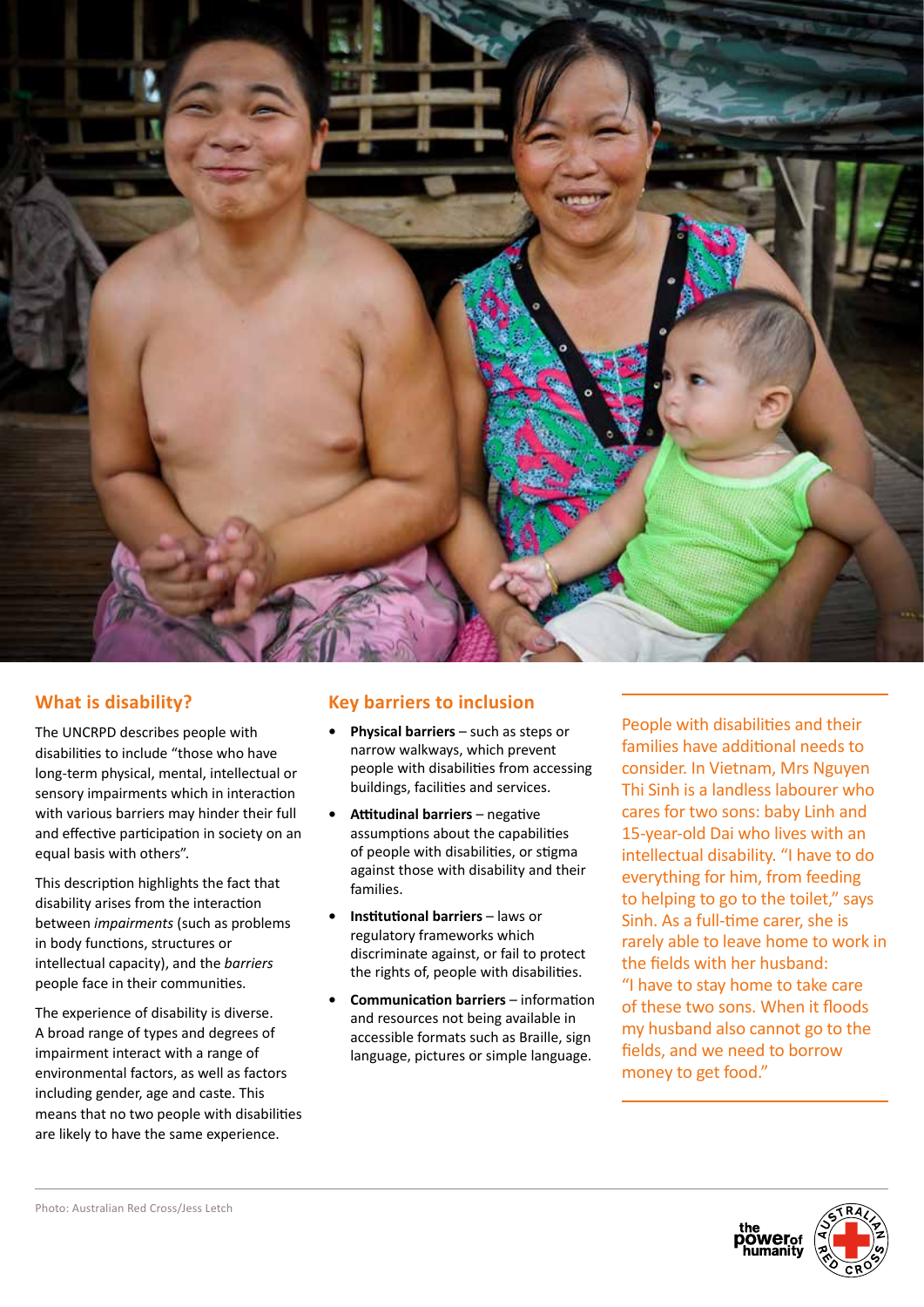

## **What is disability inclusion in disaster management?**

Disability inclusion in disaster management is both a process and an outcome. It focuses on identifying and removing barriers so that people with disabilities can participate in and benefit from disaster management activities on an equal basis with others.

People with disabilities are often particularly vulnerable during an emergency:

- People with difficulties hearing, seeing or understanding can be excluded from receiving early warning messages. This leaves them unprepared for an emergency or unaware of the need to evacuate.
- People with vision, mobility or other impairments may be less able to evacuate or get left behind when a community or family evacuates.
- People with intellectual and psychosocial impairments and those who are socially excluded or living in institutions might not know or understand what is happening.
- Losing spectacles, hearing and mobility aids, medication or other essential assistive devices can make people with disabilities particularly vulnerable.
- Emergencies may reduce the capacity of caregivers to support people with disabilities.
- People with disabilities may have greater difficulty accessing basic needs during a disaster, including food, water, shelter, sanitation and healthcare services.
- Disaster situations can lead to injuries that create temporary and permanent impairments. People who have new impairments may need extra help to adapt to their situation.

## **Planning a disability-inclusive approach**

Disaster management activities should promote a 'twin track' approach, which ensures that people with disabilities:

- 1. Have equal access to all 'mainstream' disaster management operations; and
- 2. Access 'specialist' services as available to meet specific needs, such as assistive devices (wheelchairs, crutches, spectacles etc.), medical consultations, and essential medications.

**power**<br>humanity



Above: With help from the Myanmar Red Cross health fund, 22-year-old Aung Myo Oo now has a wheelchair that enables him to participate in work and social life, and engage in disaster preparedness activities. Photo: Australian Red Cross/Conor Ashleigh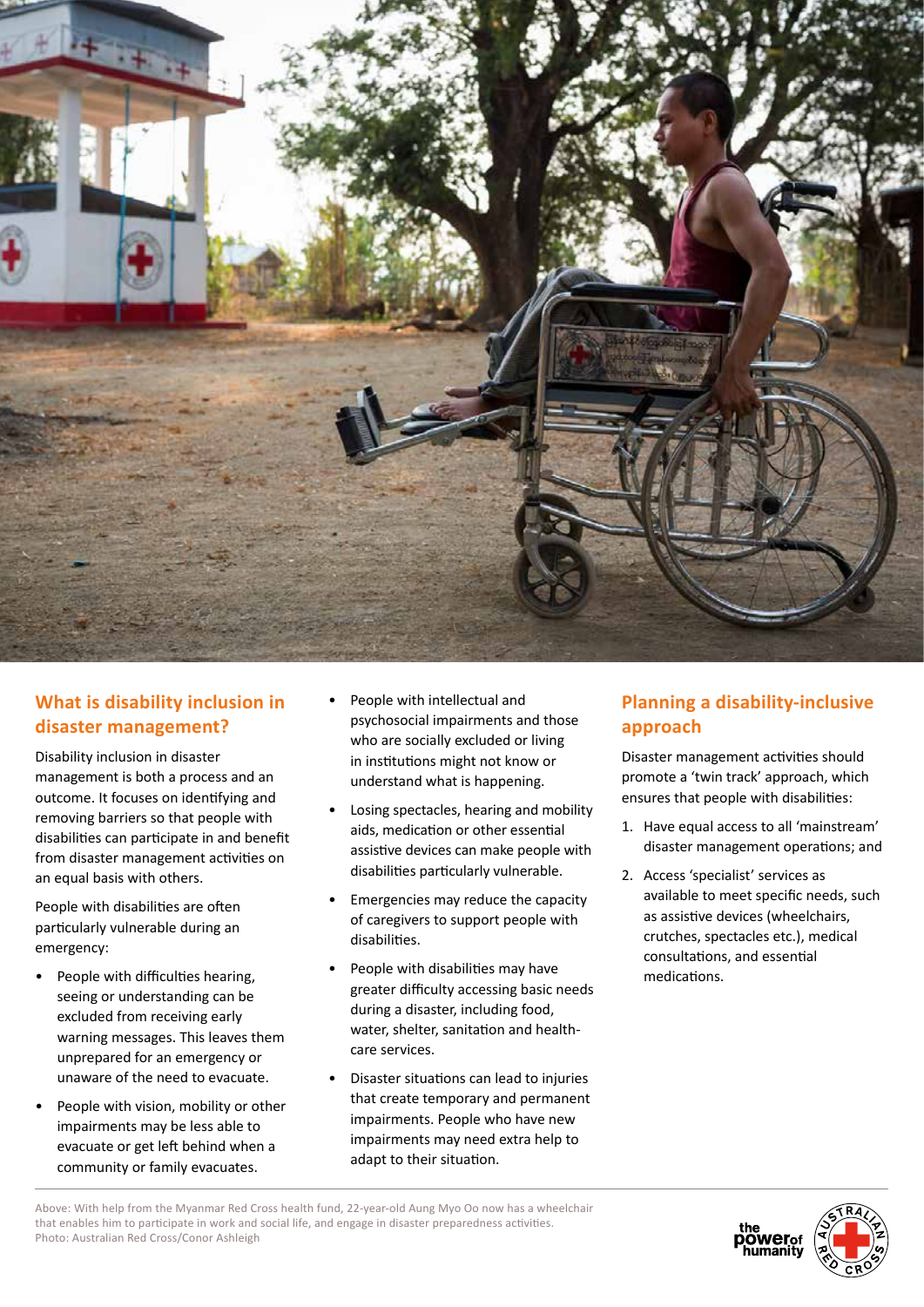## **Dignity**

Ensuring that disaster management is inclusive of people with disabilities is fundamental to maintaining their dignity. When emergency shelters, water, sanitation and hygiene (WASH) and other basic services are inaccessible, people with disabilities may be forced to engage in unsafe or culturally inappropriate practices, compromising their dignity and psychosocial well-being.

- Ensure that shelters and WASH facilities are safe through good layout design, lighting and physical protection.
- Create private spaces for people with disabilities to change clothes, wash, and eat to help maintain their dignity.
- Ensure separate WASH facilities for men with disabilities and women with disabilities.
- Facilitate access to essential assistive devices (crutches, spectacles, white canes etc.) to increase independence and promote dignity. This can be achieved through referral to services and prepositioning basic devices with other emergency supplies.

#### **Access**

Ensuring that disaster management activities are accessible to people with disabilities involves identifying actual or potential barriers and addressing these barriers. Barriers can be physical, institutional, attitudinal, or communication related. People with disabilities are generally best placed to identify which barriers they face in accessing an activity or service, and can help identify creative solutions.

- Identify people with disabilities in the community, noting where they live and their needs during humanitarian situations, so as to enable appropriate planning for inclusion in disaster response (see right).
- Make sure that early warning systems include strategies for alerting people with sensory impairments or those who might have difficulty understanding.
- Collect and share gender and disability-disaggregated data to make sure everyone's needs and capacities are taken into account. Using new technology (such as ODK and MAGPI) can help with managing detailed information at the household level.
- Ensure that universal/accessible design principles are taken into consideration for emergency building design, temporary shelters, WASH facilities and overall camp planning (see resource: 'All Under one Roof' for further guidance).
- Plan evacuation strategies for people with mobility impairments and include people with disabilities in search, rescue and evacuation mock drills.
- In evacuation centres or temporary shelters, position people with disabilities closest to well-lit areas near food and WASH facilities.
- Use a variety of communication methods during all activities, including a combination of visual and audio information, pictures and simple language, large print, and (where possible) Braille and sign language. Note that not all people who are blind will have been taught Braille, and not all individuals who are deaf or hard of hearing will have sign language skills.
- Be aware of, and challenge, negative attitudes towards people with disabilities, which may limit their access to disaster management activities and services. Raise awareness of the rights of people with disabilities to participate in and benefit from disaster management programs.
- Ensure the cost of accessible infrastructure, communication methods and essential assistive devices has been factored into the budget for emergency responses.
- Arrange training for people involved in preparedness and response activities so they are aware of the needs of people with disabilities and can address these needs.

## **Identifying and registering people with disabilities**

Evidence shows that due to stigma, asking people directly if they, or a household member, have a disability usually results in significant under-identification. The following questions, developed by the United Nations Washington City Group, are recommended to identify disability based on measuring functioning. They can be used in surveys and other registration activities with households, communities and displaced populations.

To use the questions, read out each question along with its response categories. For each question, select one response category only.

- 1. Do you have difficulty seeing, even if wearing glasses?
- 2. Do you have difficulty hearing, even if using a hearing aid?
- 3. Do you have difficulty walking or climbing steps?
- 4. Do you have difficulty remembering or concentrating?
- 5. Do you have difficulty with self care such as washing all over or dressing?
- 6. Using your usual (customary) language, do you have difficulty communicating, for example understanding or being understood?

Response categories: no – no difficulty; yes – some difficulty; yes – a lot of difficulty; cannot do at all

Determining disability status: if participants respond with 'yes – a lot of difficulty' or 'cannot do at all' to one or more of these questions, they can be identified as likely to have a disability. These questions do not substitute for clinical assessment.

For further information including guidance on translation and implementation protocols visit **www.cdc.gov/nchs/washington\_ group/wg\_questions.htm**



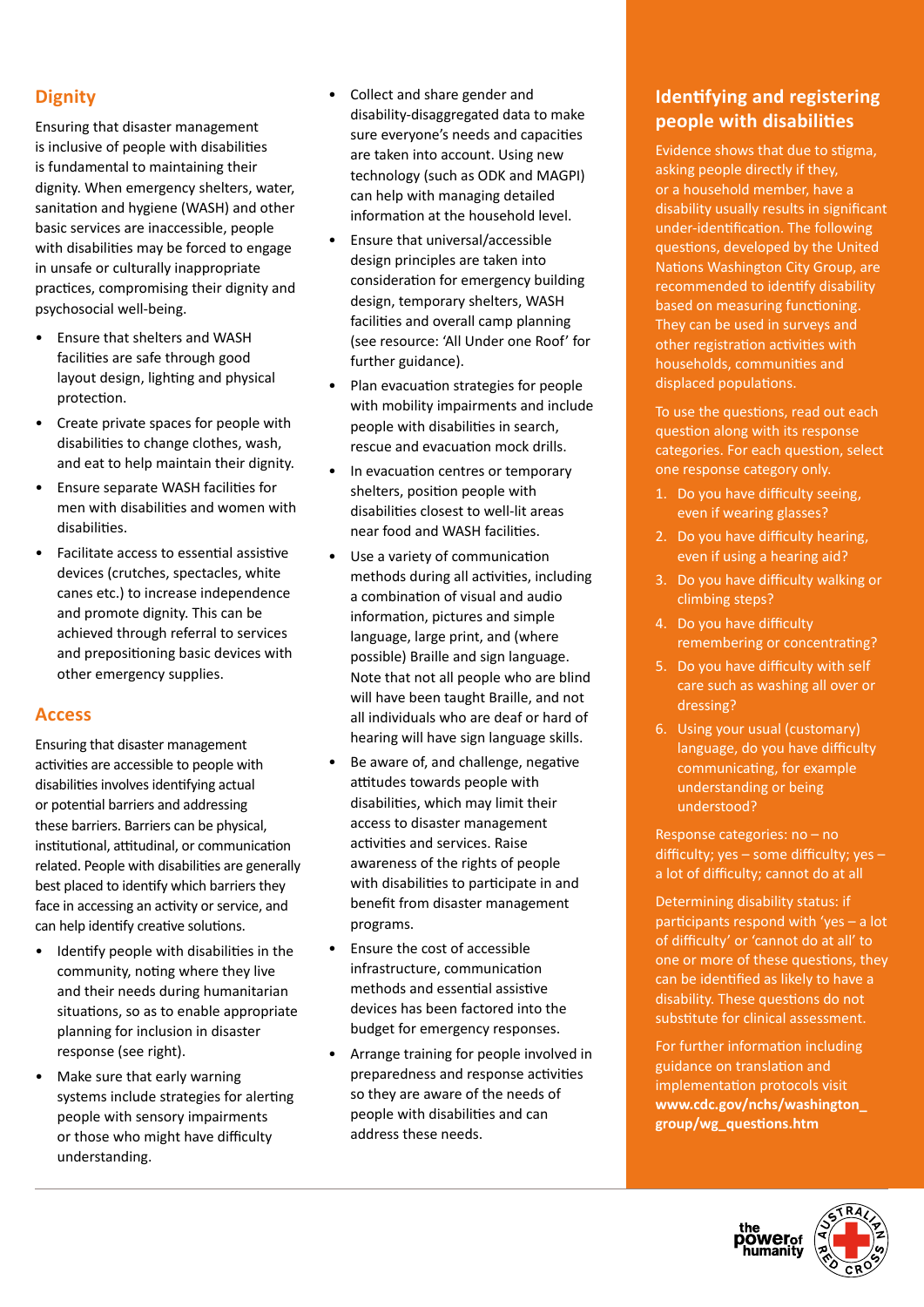

## **Participation**

The participation of people with disabilities during preparedness activities is particularly important in planning an inclusive disaster response. Disabled People's Organisations (DPOs) are organisations set up and led by people with disabilities to represent and support their members. DPOs should be key partners in preparedness, response and recovery activities.

- Actively encourage the involvement of people with disabilities in general community preparedness activities. Ensure these are designed to be accessible and challenge negative attitudes towards people with disabilities' participation.
- Gather information from people with disabilities and DPOs on anticipated barriers to inclusion in disaster management efforts.
- Undertake joint contingency planning with DPOs for their involvement during disaster response.
- Include local DPOs and self-help groups as stakeholders in the development and use of assessment tools and adapt these tools to include specific questions about disability. When undertaking assessments, seek out the perspectives of people with a range of different impairments

(physical, hearing, vision, intellectual and psychosocial).

- Recruit and encourage a broad base of volunteers, including people with disabilities, youth, men and women and people from minority groups.
- Seek to include people with disabilities in community decisionmaking processes and in monitoring of the disaster response.
- Identification and registration of people with disabilities is critical in enabling their participation. This can be done by accessing pre-existing databases, consulting with DPOs and disability organisations, and visiting homes and community facilities (see page 4).

#### **Safety**

- **Physical barriers**  such as steps or narrow walkways, which prevent people with disabilities from accessing buildings, facilities and services.
- **Attitudinal barriers** negative assumptions about the capabilities of people with disabilities, or stigma against those with disability and their families.
- **Institutional barriers** laws or regulatory frameworks which discriminate against, or fail to protect the rights of, people with disabilities.

**Communication barriers** – information and resources not being available in accessible formats such as Braille, sign language, pictures or simple language.

## **Disability inclusion during early recovery**

The immediate post-emergency phase and early reconstruction period is an opportunity to improve the quality of life of people with disabilities by increasing the accessibility of community infrastructure.

- Follow 'build back better' and 'universal design' principles in the reconstruction of homes and community buildings, such as community centres, health clinics, schools, roads, public transport points and footpaths. To learn more, see the DFAT Accessibility Design Guide on the last page.
- Engage people with disabilities and DPOs in design processes.
- Ensure reconstruction budgets include adequate funds to include design features that support accessibility.

This guidance note was prepared with advice and input from CBM Australia.



Above: In the Typhoon Haiyan recovery phase, Red Cross in the Philippines has adapted house plans to include access ramps for people who lost their homes. Photo: German Red Cross



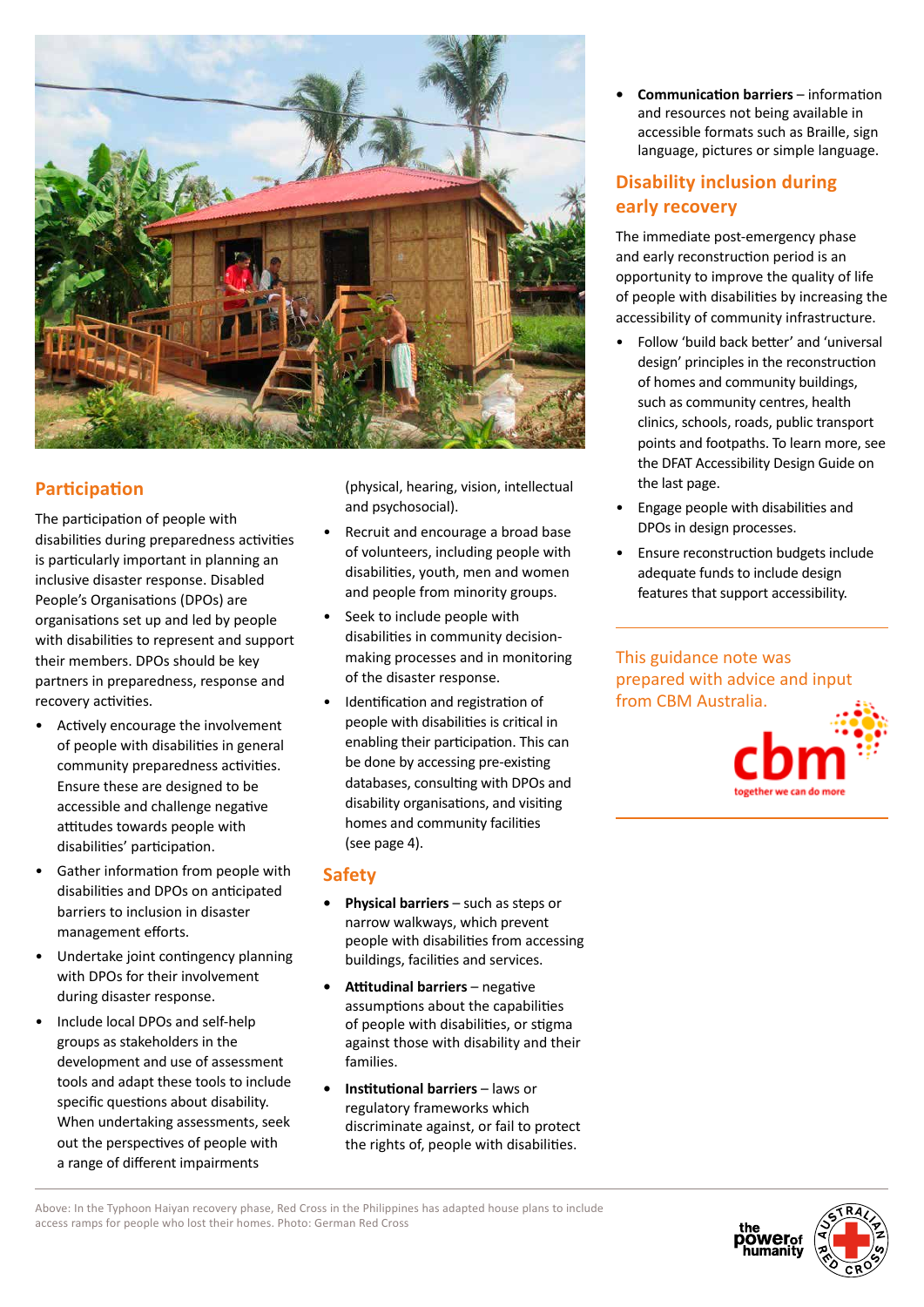

#### **Learn more**

**Minimum standard commitments to gender and diversity in emergency programming** (Pilot Version, IFRC: 2015)

The DAPS framework - Dignity, Access, Participation and Safety - organised by sector, with practical guidance for promoting protection, gender and inclusion in emergency health, food security, WaSH, emergency shelter, livelihoods, non-food items and disaster risk reduction.

https://www.ifrc.org/Global/Photos/ Secretariat/201505/Gender%20 Diversity%20MSCs%20Emergency%20 Programming%20HR3.pdf

#### **All Under One Roof: Disability Inclusive Shelter and Settlements in Emergencies** (IFRC: 2015)

Practical guidance on disability inclusion in all stages of disaster management, and technical standards for disability accessible shelter and distribution of emergency items.

http://www.cbm.org/article/ downloads/54741/All\_Under\_One Roof\_-\_Disability-inclusive\_shelter\_and\_ settlements\_in\_emergencies.PDF

#### **Guidance Note on Disability and Emergency Risk Management for Health** (WHO: 2013)

Designed for health actors working in an emergency context, with practical guidance for disability-inclusive healthcare and examples of emergency assessment tools and checklists for disability inclusion.

http://apps.who.int/iris/bitstream/ 10665/90369/1/9789241506243\_eng. pdf?ua=1

#### **Disability Inclusive Disaster Risk Management: Voices from the Field and Good Practices** (CBM: 2013)

Outlines 11 good practices of disability inclusive DRR experiences and shows practical examples of how people with disabilities are active participants in various DRR interventions.

http://www.cbm.org/Publicationon-Inclusive-Disaster-Risk-Management-389451.php

Above: In sign language, Munguntuya explains the earthquake preparedness drills that she has practiced with Red Cross at her school for children with disabilities in Mongolia. Photo: Australian Red Cross/Mareike Guensche



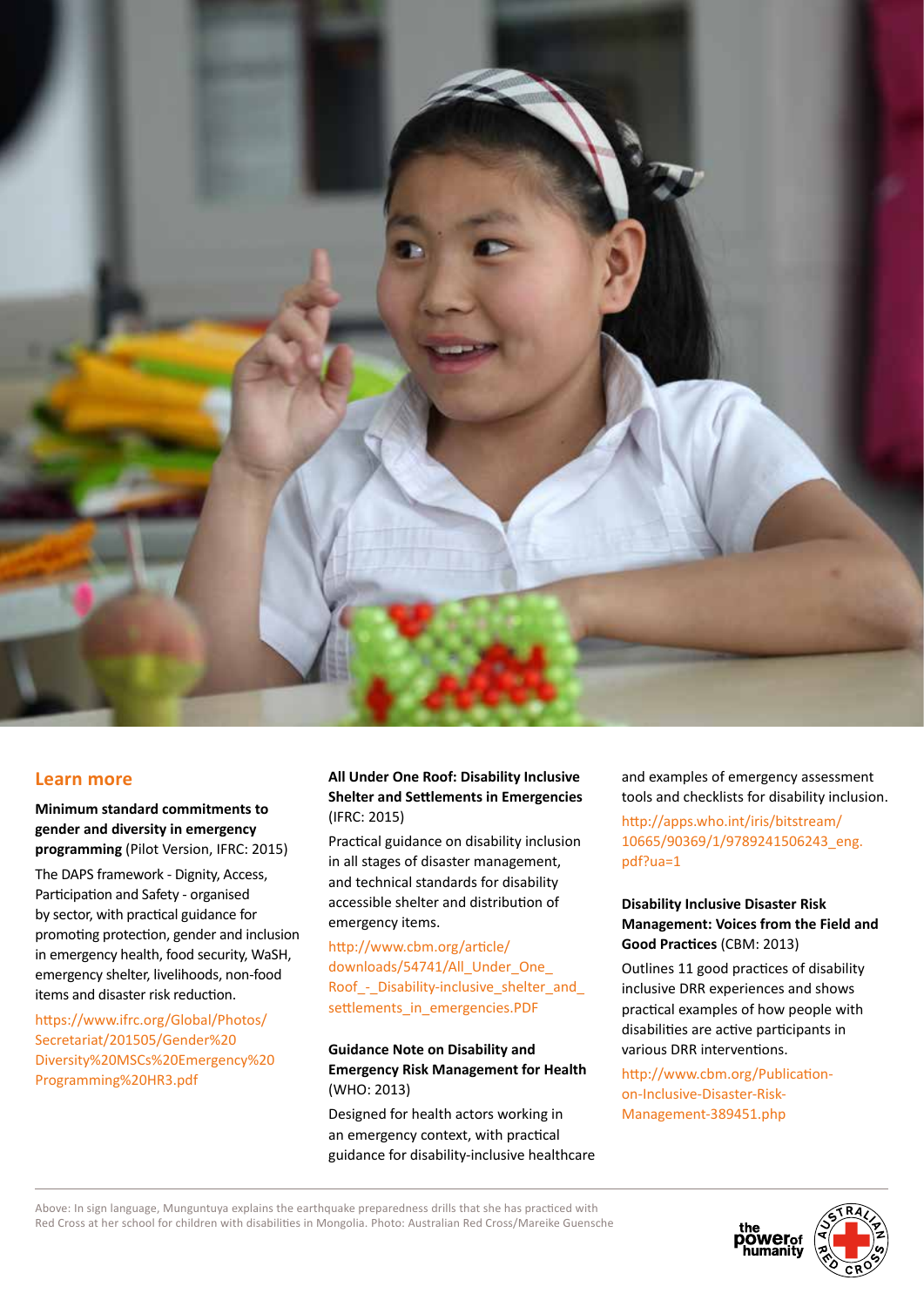

#### **Accessibility Design Guide: Universal design principles for Australia's aid program** (DFAT: 2013)

A definition of universal design, and how it works into the Aid Management Cycle. Includes sectors such as health, education, transport and rural development.

http://dfat.gov.au/about-us/publications/ Pages/accessibility-design-guideuniversal-design-principles-for-australia-said-program.aspx

#### **IASC Guidelines on Mental Health and Psychosocial Support in Emergency Settings** (IASC: 2007)

Guidelines to enable humanitarian actors to plan, establish and coordinate a set of minimum multi-sectoral responses to protect and improve people's mental

health and psychosocial well-being in the midst of an emergency.

http://www.who.int/mental\_health/ emergencies/guidelines\_iasc\_mental health\_psychosocial\_june\_2007.pdf

**Disability Inclusive Community-based Disaster Risk Management: A toolkit for Practice in South Asia** (Handicap International: 2012)

Designed for disaster risk management practitioners and policy makers. It establishes the rationale for inclusion, the challenges and opportunities which exist in implementation, and provides technical advice and tools for putting theory into practice.

http://www.preventionweb.net/english/ professional/publications/v.php?id=32279

#### **Minimum Standards for Age and Disability Inclusion in Humanitarian Action** (ADCAP: 2015)

To inform design, implementation, monitoring and evaluation of humanitarian programmes, strengthen accountability, support advocacy, capacity building and preparedness measures on age and disability across the humanitarian system.

http://www.cbm.org/article/ downloads/54741/Minimum\_Standards\_ for\_Age\_and\_Disability\_Inclusion\_in\_ Humanitarian\_Action.pdf

Above: Avisek, 10, gets help from a Red Cross health care worker to wash his hands. Avisek has a disability and is unable to speak or walk. His mother carried him for three hours walking up and down the mountainside to Singati, near the epicenter of the second Nepal earthquake, to reach the Red Cross basic health clinic. The clinic grounds are open to children of all abilities, where they can play with each other and enjoy being kids, something hard to do in this devastated community. Photo: IFRC/Niki Clark